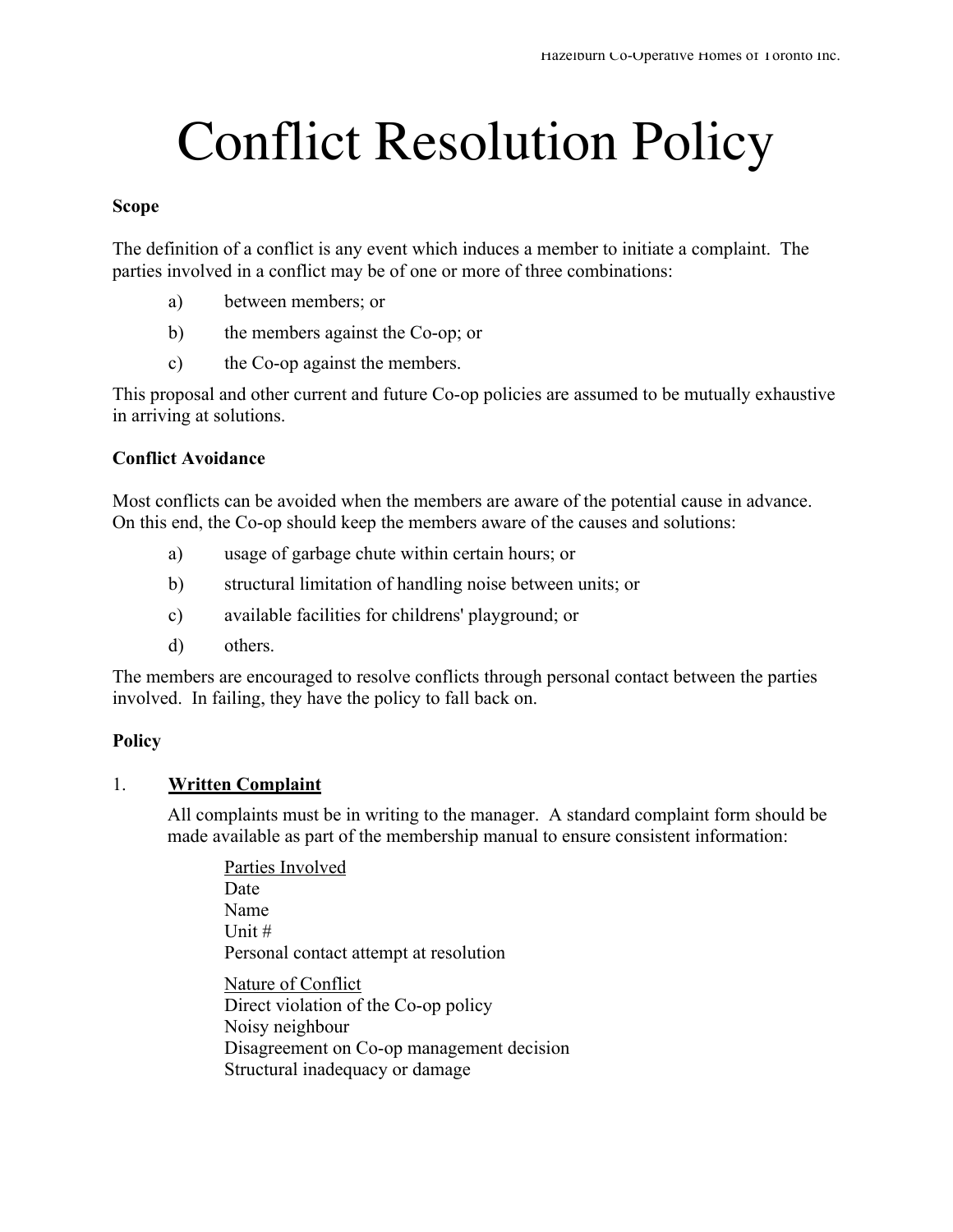Hazelburn Co-Operative Homes of Toronto Inc.

# **2. Written Response**

All complaints must be responded by the co-ordinator within one week with the ctions to be taken:

- a) resolution action; and
- b) referral to the Board.

# 3. **Resolution authority should lie in two offices:**

#### Co-ordinator

Most conflicts can be resolved based on guidelines set out by the various Co-op policies. The co-ordinator will be responsible for understanding and implementing them.

Board

The issues which are not specified in the current policies should be brought up to the Board for decision or referral to appropriate committees to handle.

Approved by the Board of Directors: April 7, 1986

Approved by the General Membership : April 20, 1986